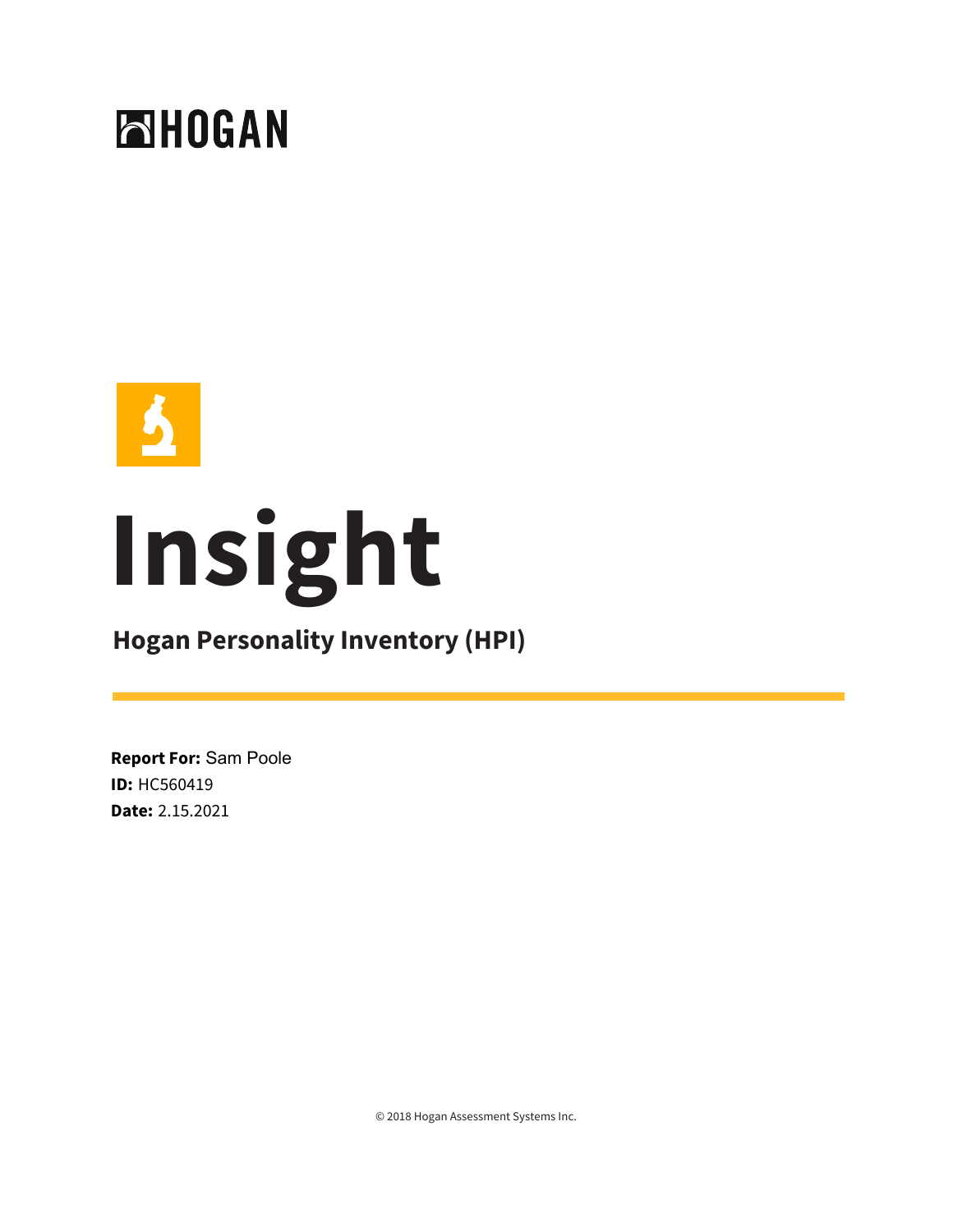# **Introduction**

The Hogan Personality Inventory is a measure of normal personality that uses seven primary scales to describe Mr. Poole's performance in the workplace, including how he manages stress, interacts with others, approaches work tasks, and solves problems. Although the report presents scores on a scale-by-scale basis, every scale contributes to Mr. Poole's performance. The report notes strengths as well as areas for improvement and provides discussion points for developmental feedback.

- **•** When examining HPI scale scores, it is important to remember that high scores are not necessarily better, and low scores are not necessarily worse. Every scale score reflects distinct strengths and shortcomings.
- **•** HPI scores should be interpreted in the context of the person's occupational role to determine whether these characteristics are strengths or areas for potential development.
- **•** The HPI is based upon the well-accepted Five Factor Model of personality.

# **Scale Definitions**

| <b>HPI Scale Name</b>            | Low scores tend to be      | High scores tend to be          |  |
|----------------------------------|----------------------------|---------------------------------|--|
| Adjustment                       | open to feedback           | calm                            |  |
|                                  | candid and honest          | steady under pressure           |  |
|                                  | moody and self-critical    | resistant to feedback           |  |
| <b>Ambition</b>                  | good team players          | energetic                       |  |
|                                  | willing to let others lead | competitive                     |  |
|                                  | complacent                 | restless and forceful           |  |
| <b>Sociability</b>               | good at working alone      | outgoing                        |  |
|                                  | quiet                      | talkative                       |  |
|                                  | socially reactive          | attention-seeking               |  |
| <b>Interpersonal Sensitivity</b> | direct and frank           | friendly                        |  |
|                                  | willing to confront others | warm                            |  |
|                                  | cold and tough             | conflict averse                 |  |
| Prudence                         | flexible                   | organized                       |  |
|                                  | open-minded                | dependable                      |  |
|                                  | impulsive                  | inflexible                      |  |
| Inquisitive                      | practical                  | imaginative                     |  |
|                                  | not easily bored           | quick-witted                    |  |
|                                  | uninventive                | poor implementers               |  |
| <b>Learning Approach</b>         | hands-on learners          | interested in learning          |  |
|                                  | focused on their interests | insightful                      |  |
|                                  | technology-averse          | intolerant of the less informed |  |
|                                  |                            |                                 |  |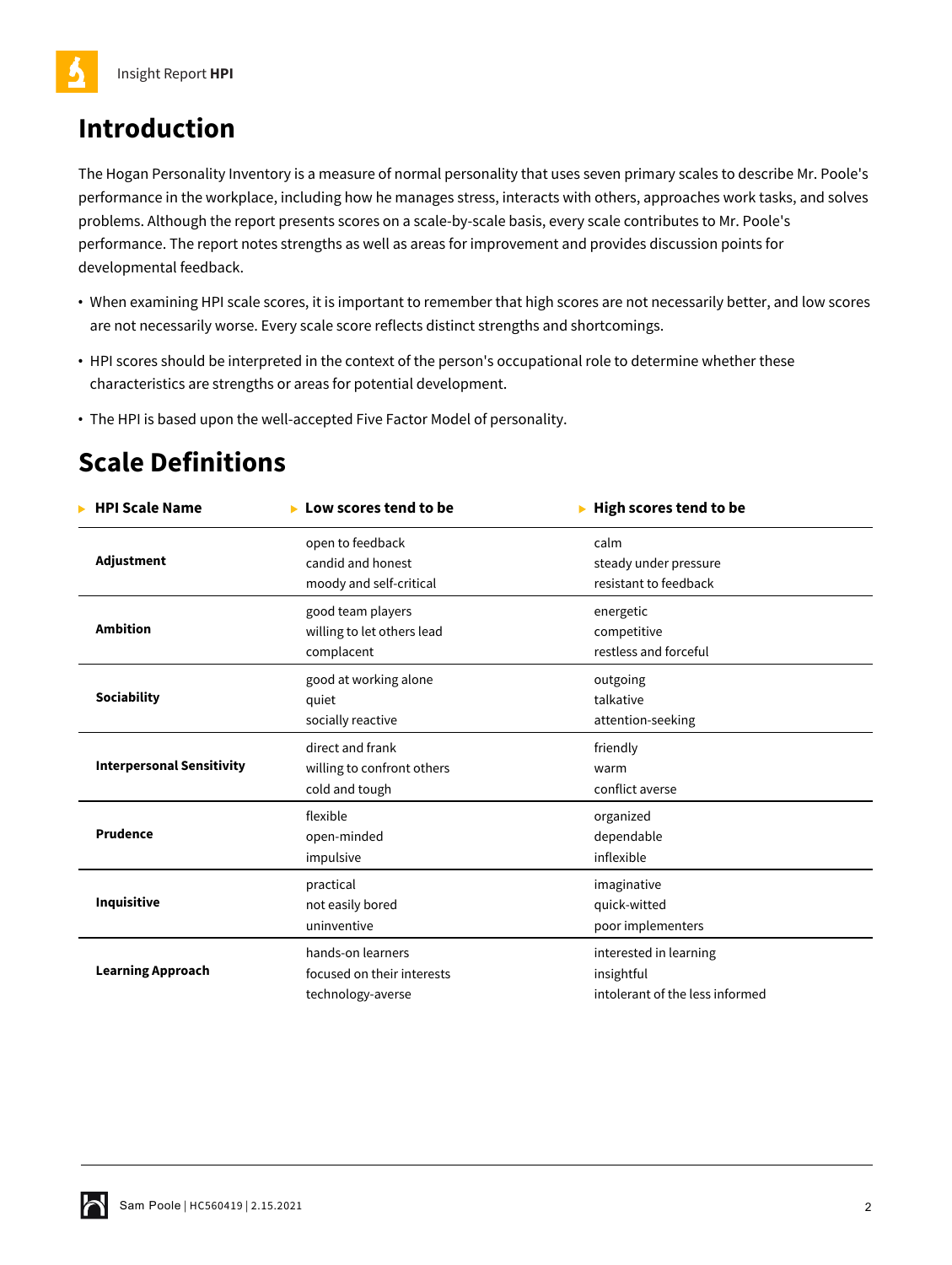# **Executive Summary**

Based on Mr. Poole's responses to the HPI, on a day-to-day basis, he seems:

- **•** Unfazed by external pressure and rarely, if ever, shows signs of stress. Others may sometimes perceive his resilience as arrogance because little seems to bother him and because he may tend to ignore feedback.
- **•** Assertive, competitive, and task-oriented. He will seek opportunities to lead and take initiative and may be frustrated if they are not available.
- **•** Outgoing, gregarious, and approachable. He enjoys being the center of attention and will start conversations and network well, but he may also talk too much and not listen well.
- **•** Pleasant, cooperative, tactful, and friendly. He should be good at relationship management but tends to avoid confrontations or conflict.
- **•** Responsible, detail-oriented, and amenable to close supervision. He can be somewhat inflexible but otherwise a good organizational citizen.
- **•** Curious, innovative, creative, tolerant, and open-minded. He may also seem impractical and easily bored.
- **•** Knowledgeable, up to date, and interested in learning. He should do well in structured learning or training environments and may find it hard to understand people who have no interest in formal learning.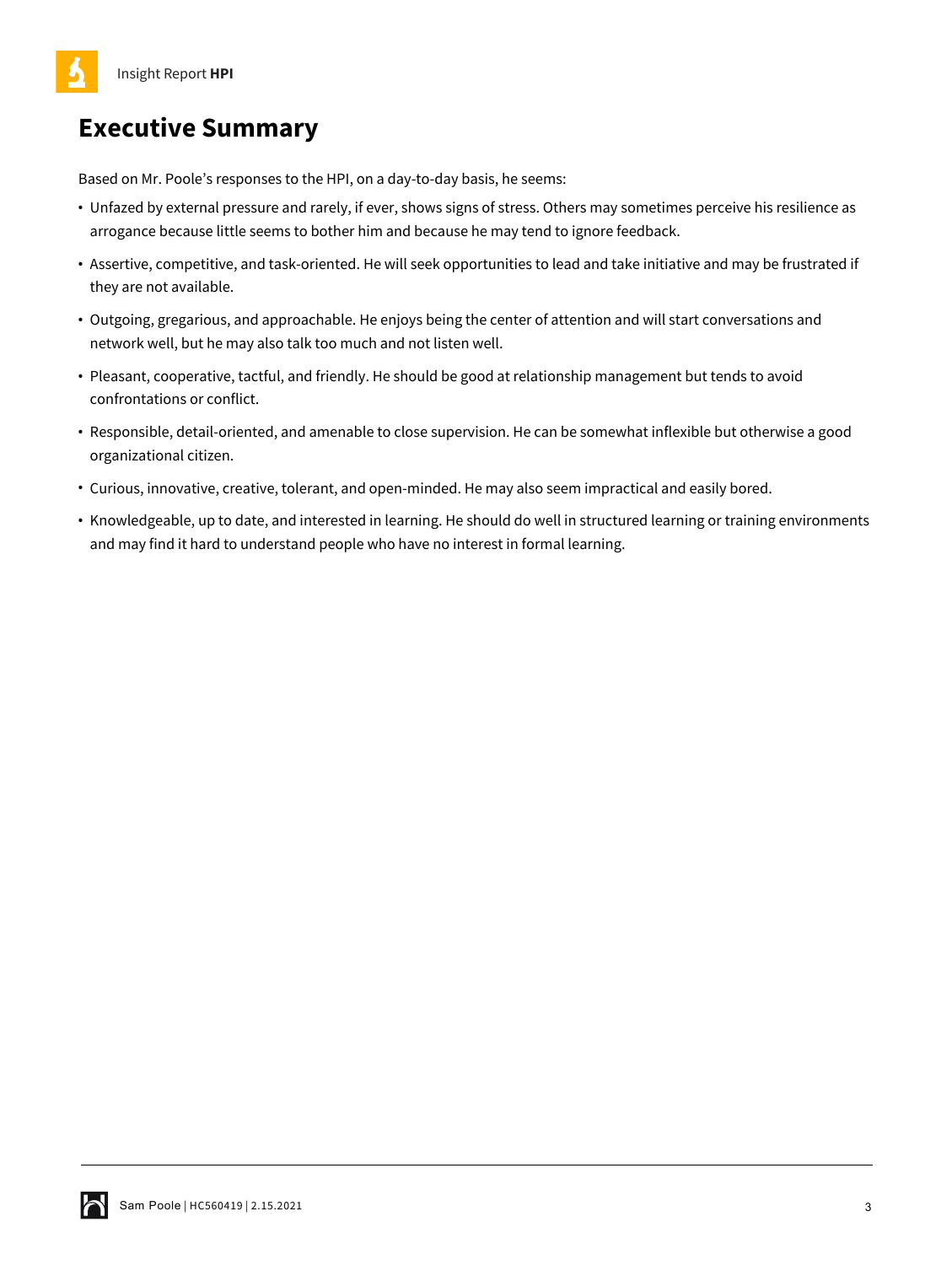

# **Percentile Scores**

The percentile scores indicate the proportion of the population who will score at or below Mr. Poole. For example, a score of 75 on a given scale indicates that Mr. Poole's score is higher than approximately 75% of the population.

- Scores of 0 to 25 are considered **low**
- Scores of 26 to 50 are considered **below average**
- Scores of 51 to 75 are considered **above average**
- Scores 76 and above are considered **high**

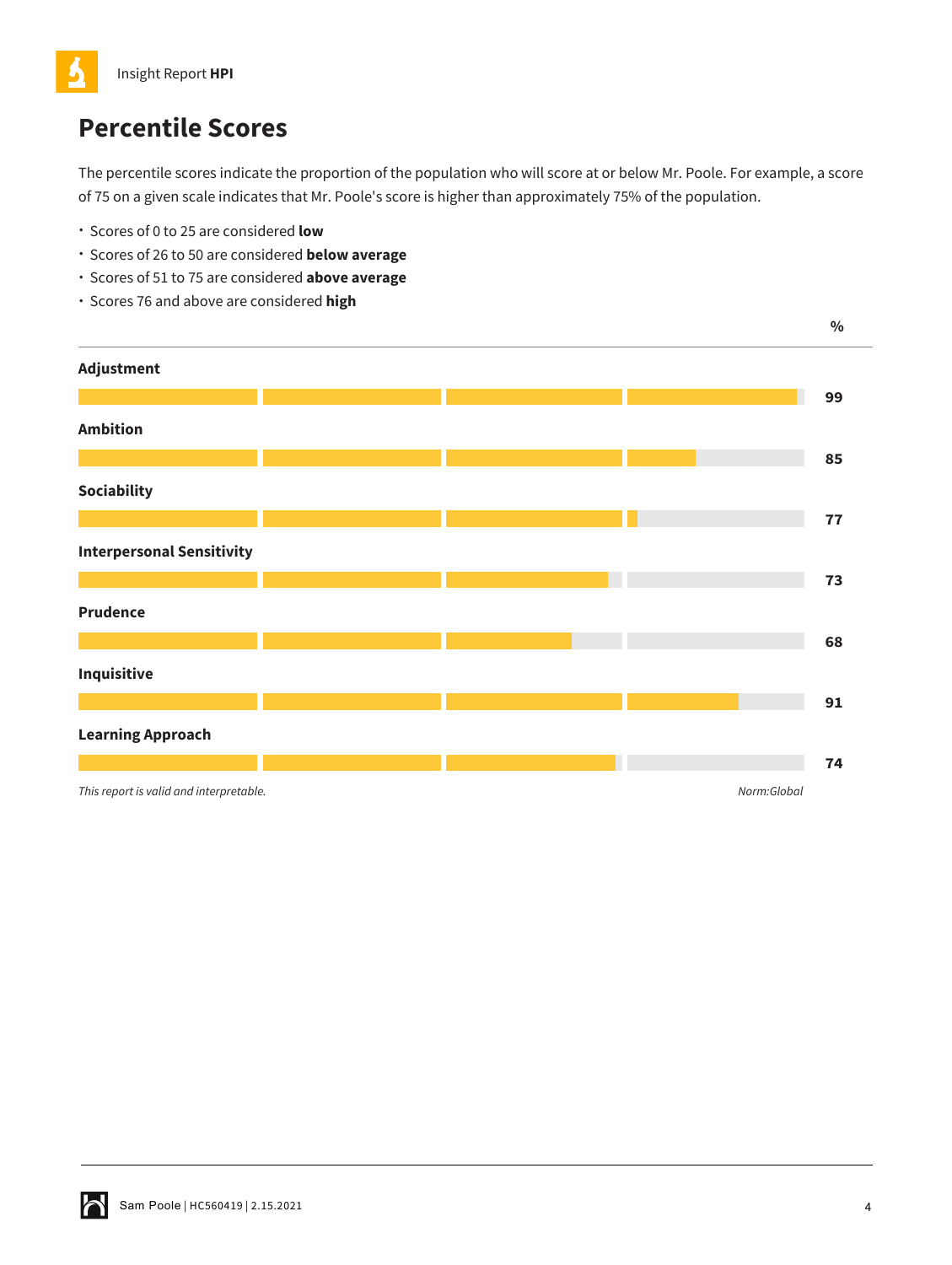# **Scale:Adjustment**

## **Description**

The Adjustment scale predicts the ability to handle stress, manage emotions, and listen to feedback.

## **Score Interpretation**

Mr. Poole's score on the Adjustment scale suggests he tends to:

- **•** Be unaffected by chaotic environments and heavy workloads
- **•** Be calm and confident in stressful circumstances
- **•** Be perceived as possibly arrogant
- **•** Ignore past mistakes
- **•** Resist or dismiss feedback

## **Discussion Points**

The points below are designed to facilitate discussion with a coach or feedback provider to explore assessment results and reflect on opportunities for development based on the context of the participant's role.

- **•** Describe your approach to dealing with job stress.
- **•** When and how is it appropriate to seek feedback on your job performance?
- **•** How do the moods of your coworkers affect you?
- **•** How do you typically respond to feedback that others give you?

## **Subscale Composition**

The subscales below should be interpreted by a certified Hogan coach or feedback provider. They are designed to provide more detailed insight into Mr. Poole's unique personality characteristics.

**Empathy** *Absence of irritability*

**Not Anxious** *Absence of anxiety*

**No Guilt** *Absence of regret*

**Calmness** *Lack of emotionality* <u>a sa Barata</u>

**Even-tempered** *Not moody or irritable* a barat da

**No Complaints** *Does not complain*

**Trusting** *Not paranoid or suspicious*

**Good Attachment** *Good relations with authority figures*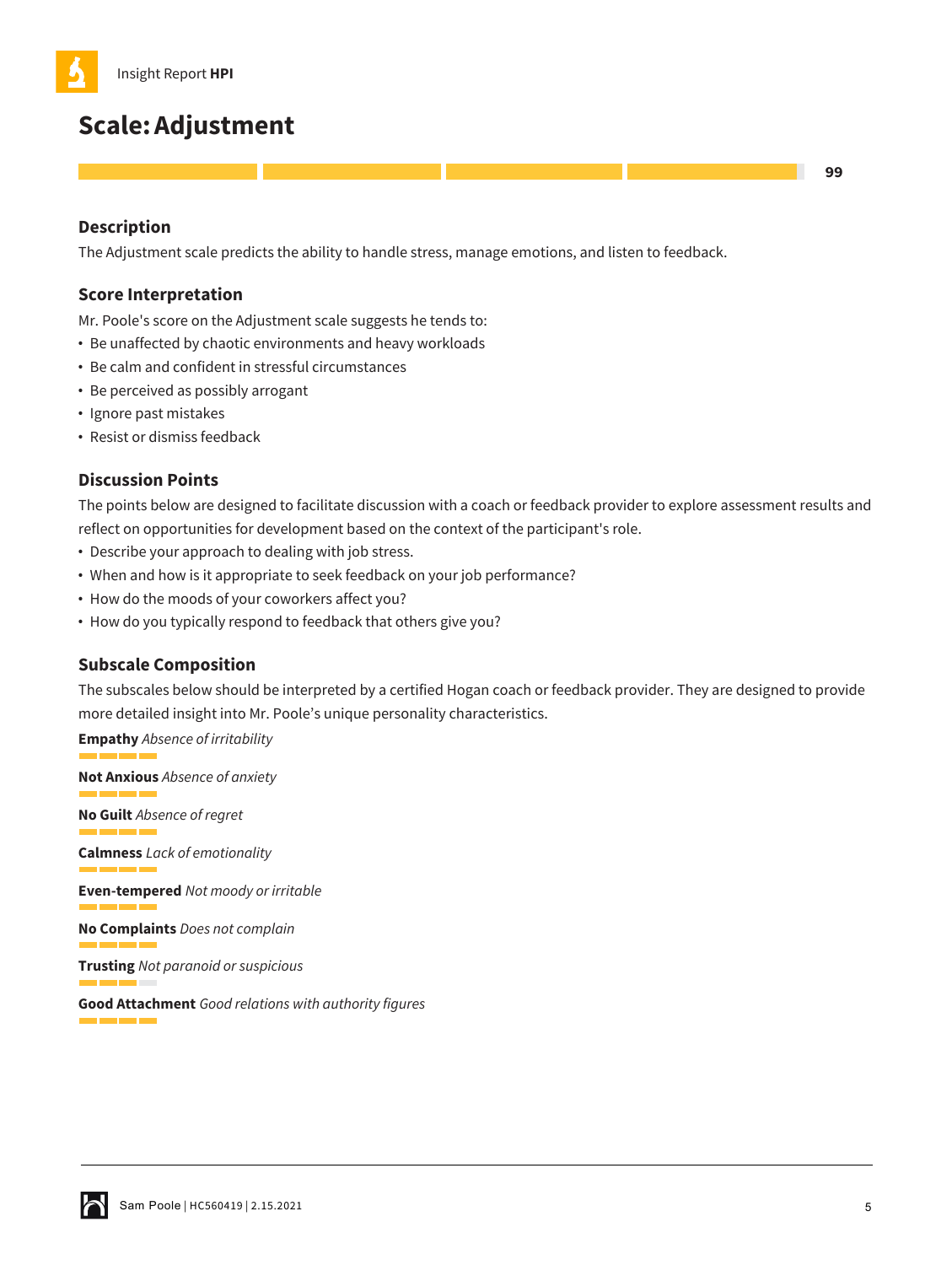

## **Scale:Ambition**

## **Description**

The Ambition scale predicts leadership, drive, competitiveness, and initiative.

## **Score Interpretation**

Mr. Poole's score on the Ambition scale suggests he seems:

- **•** Competitive, energetic, and eager to succeed
- **•** To seek challenges and take initiative in groups
- **•** To be interested in office politics and enjoy leadership roles
- **•** To become restless in positions where there is no room for advancement

## **Discussion Points**

The points below are designed to facilitate discussion with a coach or feedback provider to explore assessment results and reflect on opportunities for development based on the context of the participant's role.

- **•** What role do you typically assume on projects where there is no established leader?
- **•** When and how is it appropriate to engage in office politics to advance one's career?
- **•** How competitive do you tend to be with your colleagues? Has this hurt or helped your career?
- **•** How do you seek and pursue opportunities for career advancement?

## **Subscale Composition**

The subscales below should be interpreted by a certified Hogan coach or feedback provider. They are designed to provide more detailed insight into Mr. Poole's unique personality characteristics.

**Competitive** *Being competitive, ambitious, and persistent*

**Self-confident** *Confidence in oneself* and the contract of the contract of **Accomplishment** *Satisfaction with one's performance* **Leadership** *Tendency to assume leadership roles* **Identity** *Satisfaction with one's life tasks* **No Social Anxiety** *Social self-confidence*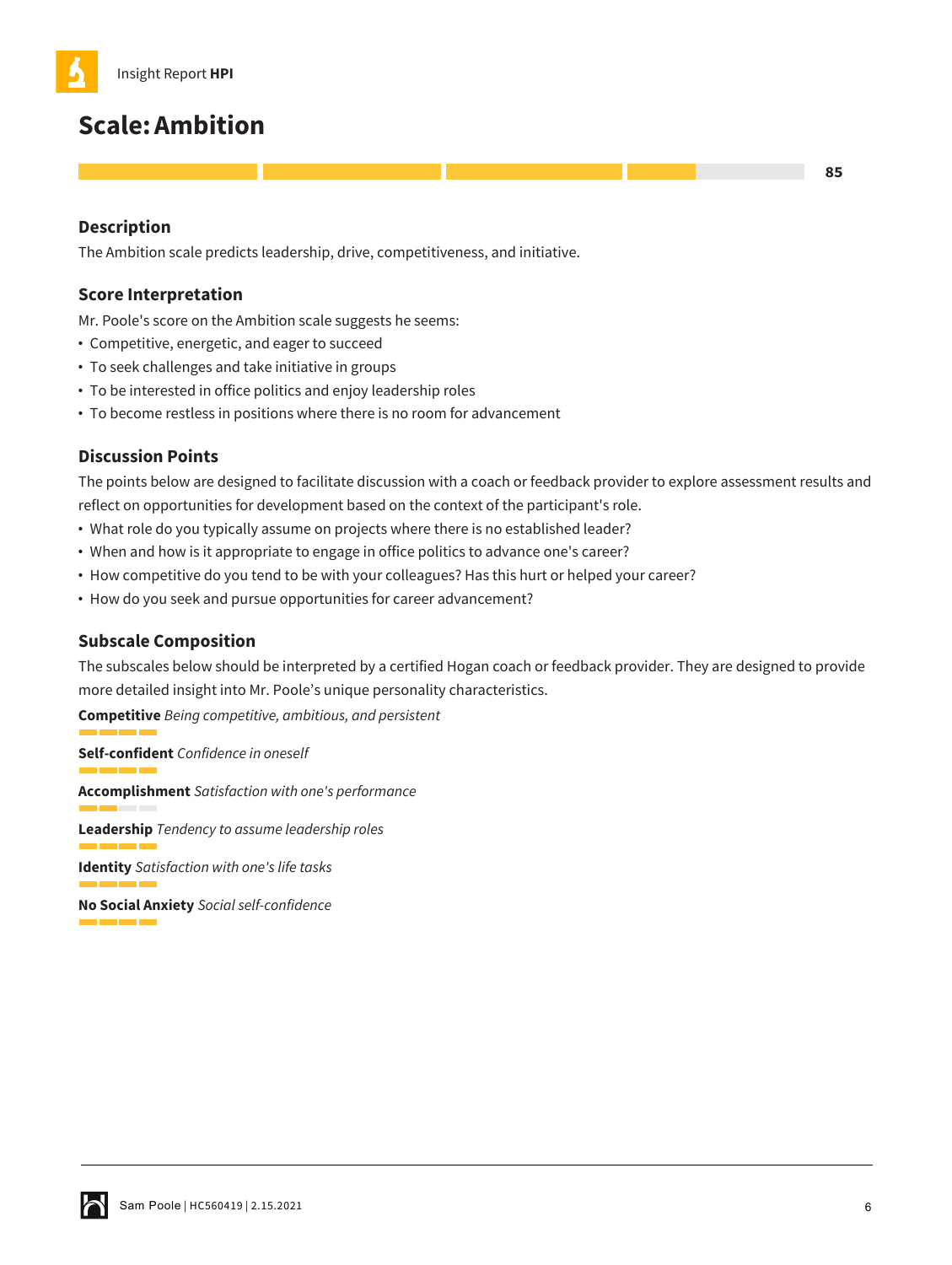# **Scale:Sociability**

## **Description**

The Sociability scale predicts a person's interest in frequent and varied social interaction.

## **Score Interpretation**

Mr. Poole's score on the Sociability scale suggests he seems:

- **•** Outgoing, talkative, gregarious, and approachable
- **•** To make a strong first impression and enjoy being the center of attention
- **•** Comfortable in high-profile positions involving interaction with the public
- **•** To prefer to talk rather than to listen.

## **Discussion Points**

The points below are designed to facilitate discussion with a coach or feedback provider to explore assessment results and reflect on opportunities for development based on the context of the participant's role.

- **•** How important is it for every team member to contribute in a meeting?
- **•** How do you balance talking with listening to engage in effective communication?
- **•** Do you tend to work better on group or individual projects? Why?
- **•** How do you establish and maintain a network of relationships?

## **Subscale Composition**

The subscales below should be interpreted by a certified Hogan coach or feedback provider. They are designed to provide more detailed insight into Mr. Poole's unique personality characteristics.

**Likes Parties** *Enjoys social gatherings*

**Likes Crowds** *Finds large crowds exciting*

**Experience Seeking** *Preference for variety and challenge*

**Exhibitionistic** *Seeks attention*

**Entertaining** *Being charming and amusing*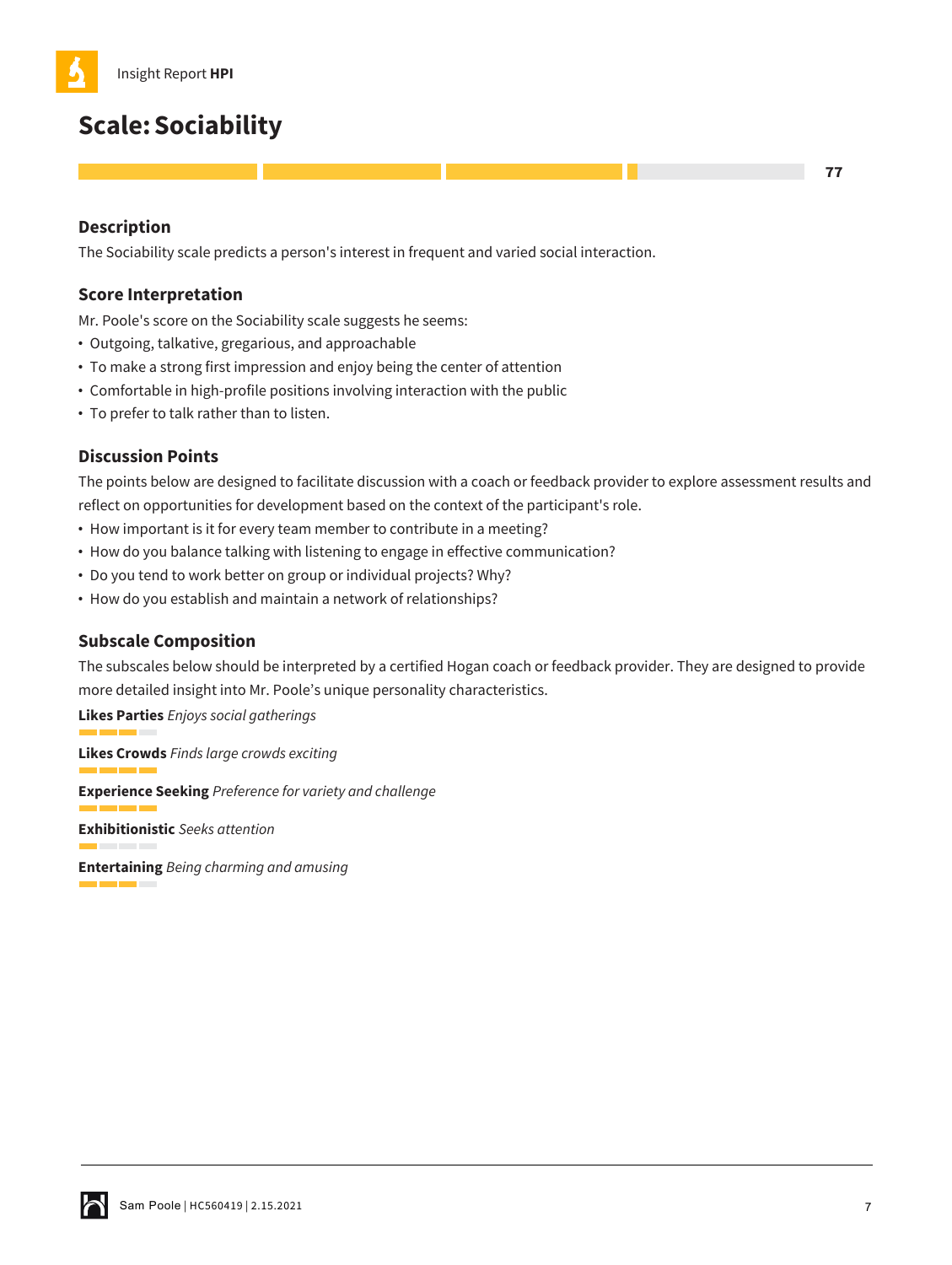

## **Scale:Interpersonal Sensitivity**

**Description**

The Interpersonal Sensitivity scale predicts charm, warmth, tact, and social skill.

## **Score Interpretation**

Mr. Poole's score on the Interpersonal Sensitivity scale suggests he seems:

- **•** Perceptive, insightful, and sensitive to people's feelings
- **•** Aware of the needs of others
- **•** To manage relationships well and get along with a wide range of people
- **•** Reluctant to confront poor performers

## **Discussion Points**

The points below are designed to facilitate discussion with a coach or feedback provider to explore assessment results and reflect on opportunities for development based on the context of the participant's role.

- **•** Describe your approach to confronting others' negative performance issues.
- **•** How do you tend to balance the feelings of coworkers with the needs of the business?
- **•** How important do you feel it is for coworkers to like each other?
- **•** What is your approach to developing relationships with internal or external customers?

## **Subscale Composition**

The subscales below should be interpreted by a certified Hogan coach or feedback provider. They are designed to provide more detailed insight into Mr. Poole's unique personality characteristics.

**Easy to Live With** *Tolerant and easygoing nature*

**Sensitive** *Thoughtful and considerate* a sa sala

**Caring** *Concerned about others*

**Likes People** *Enjoys being around others*

**No Hostility** *Generally accepting* m.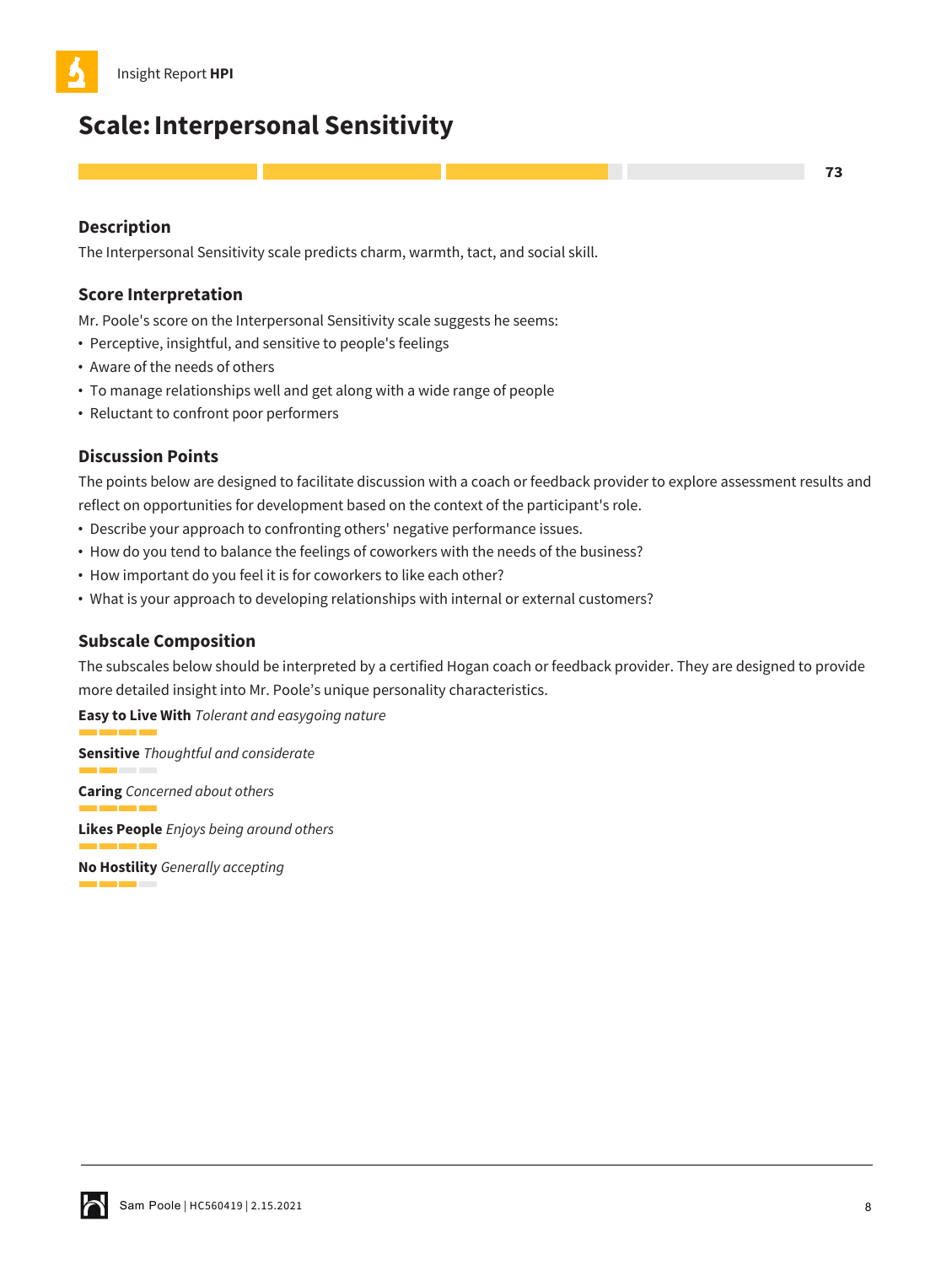

## **Scale:Prudence**

## **Description**

The Prudence scale predicts self-control, conscientiousness, and work ethic.

## **Score Interpretation**

Mr. Poole's score on the Prudence scale suggests he seems:

- **•** Organized, hardworking, and planful
- **•** Reliable, dependable, and conscientious
- **•** To work well with established rules and processes
- **•** Inflexible and perhaps resistant to change

## **Discussion Points**

The points below are designed to facilitate discussion with a coach or feedback provider to explore assessment results and reflect on opportunities for development based on the context of the participant's role.

- **•** How structured and planful are you with your work? How does this affect your ability to adapt on the fly but also complete objectives on time?
- **•** What is your general orientation to rules and regulations?
- **•** How do you react to quickly changing work conditions?
- **•** How likely are you to work long hours to complete a project?

## **Subscale Composition**

The subscales below should be interpreted by a certified Hogan coach or feedback provider. They are designed to provide more detailed insight into Mr. Poole's unique personality characteristics.

**Moralistic** *Adhering strictly to conventional values*

**Mastery** *Being hardworking* **Virtuous** *Being principled* **Not Autonomous** *Concern about others' opinions of oneself* <u> 1999 - 1999 - 1999 - 1999 - 1999 - 1999 - 1999 - 1999 - 1999 - 1999 - 1999 - 1999 - 1999 - 1999 - 1999 - 199</u>

**Not Spontaneous** *Preference for predictability*

**Impulse Control** *Lack of impulsivity*

**Avoids Trouble** *Professed probity* a matang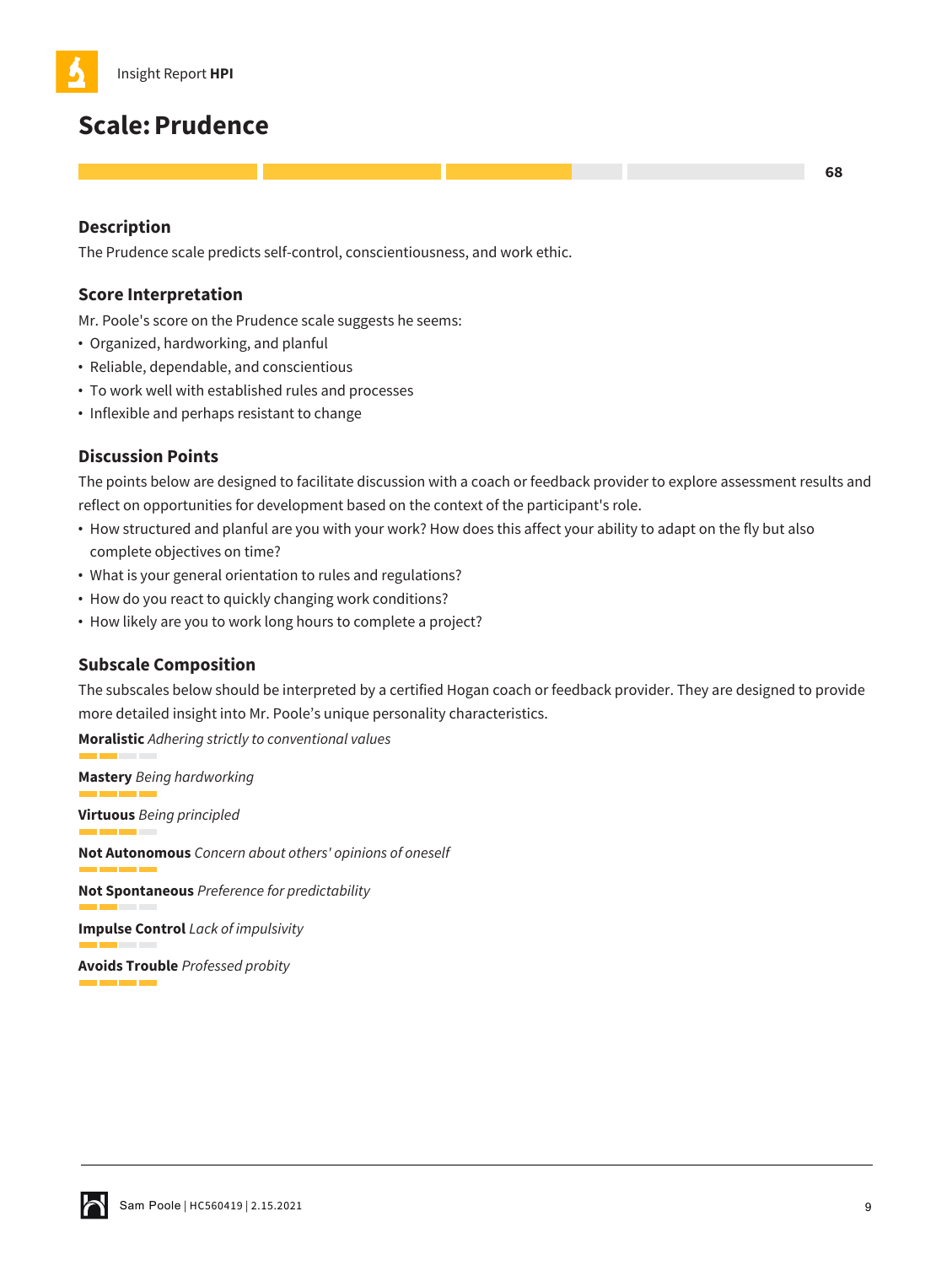# **Scale:Inquisitive**

## **Description**

The Inquisitive scale predicts curiosity, creativity, and openness to experience and ideas.

## **Score Interpretation**

Mr. Poole's score on the Inquisitive scale suggests he seems:

- **•** Imaginative, curious, and open-minded
- **•** Willing to challenge policy and propose alternative solutions
- **•** Interested in the big-picture and strategic issues
- **•** Fond of ideas that others may find unrealistic

## **Discussion Points**

The points below are designed to facilitate discussion with a coach or feedback provider to explore assessment results and reflect on opportunities for development based on the context of the participant's role.

- **•** How do you strike a balance between innovation and pragmatism?
- **•** How do you respond to routine, yet essential, tasks and responsibilities?
- **•** Describe your approach to linking daily work to strategic goals.
- **•** How do you respond to individuals who are resistant to change and innovation?

## **Subscale Composition**

The subscales below should be interpreted by a certified Hogan coach or feedback provider. They are designed to provide more detailed insight into Mr. Poole's unique personality characteristics.

**Science Ability** *Interest in science*

**Curiosity** *Curious about the world* **The Common Thrill Seeking** *Enjoyment of adventure and excitement* **Intellectual Games** *Interested in riddles and puzzles* 

**Generates Ideas** *Ideational fluency*

**Culture** *Wide variety of interests*